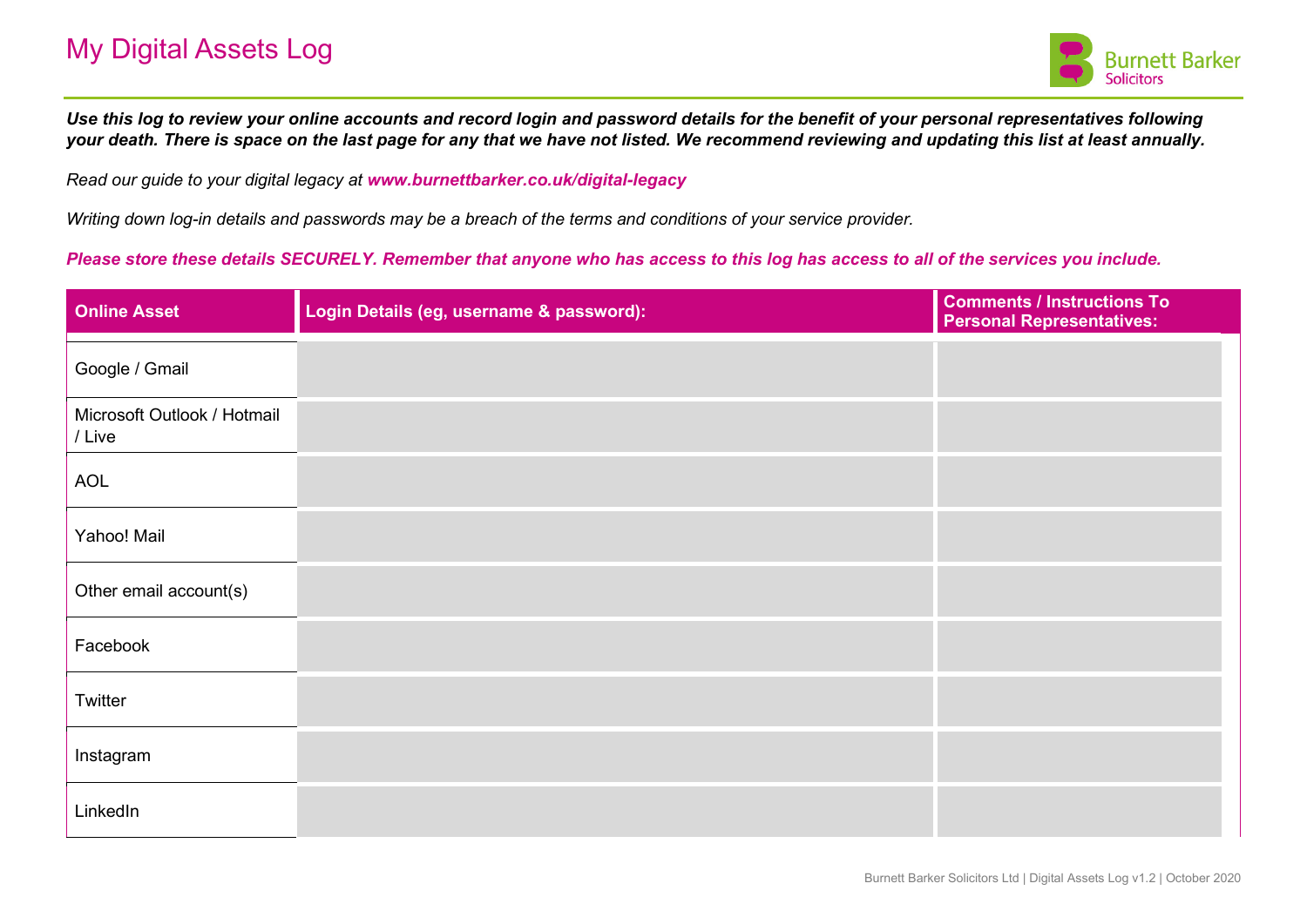| <b>Online Asset</b>        | Login Details (eg, username & password): | <b>Comments / Instructions To</b><br><b>Personal Representatives:</b> |
|----------------------------|------------------------------------------|-----------------------------------------------------------------------|
| Pinterest                  |                                          |                                                                       |
| Snapchat                   |                                          |                                                                       |
| Reddit                     |                                          |                                                                       |
| <b>TikTok</b>              |                                          |                                                                       |
| Mumsnet                    |                                          |                                                                       |
| Other social media site    |                                          |                                                                       |
| Apple ID / iCloud          |                                          |                                                                       |
| OneDrive                   |                                          |                                                                       |
| Dropbox                    |                                          |                                                                       |
| Flickr                     |                                          |                                                                       |
| Other cloud storage        |                                          |                                                                       |
| Microsoft account          |                                          |                                                                       |
| <b>PlayStation network</b> |                                          |                                                                       |

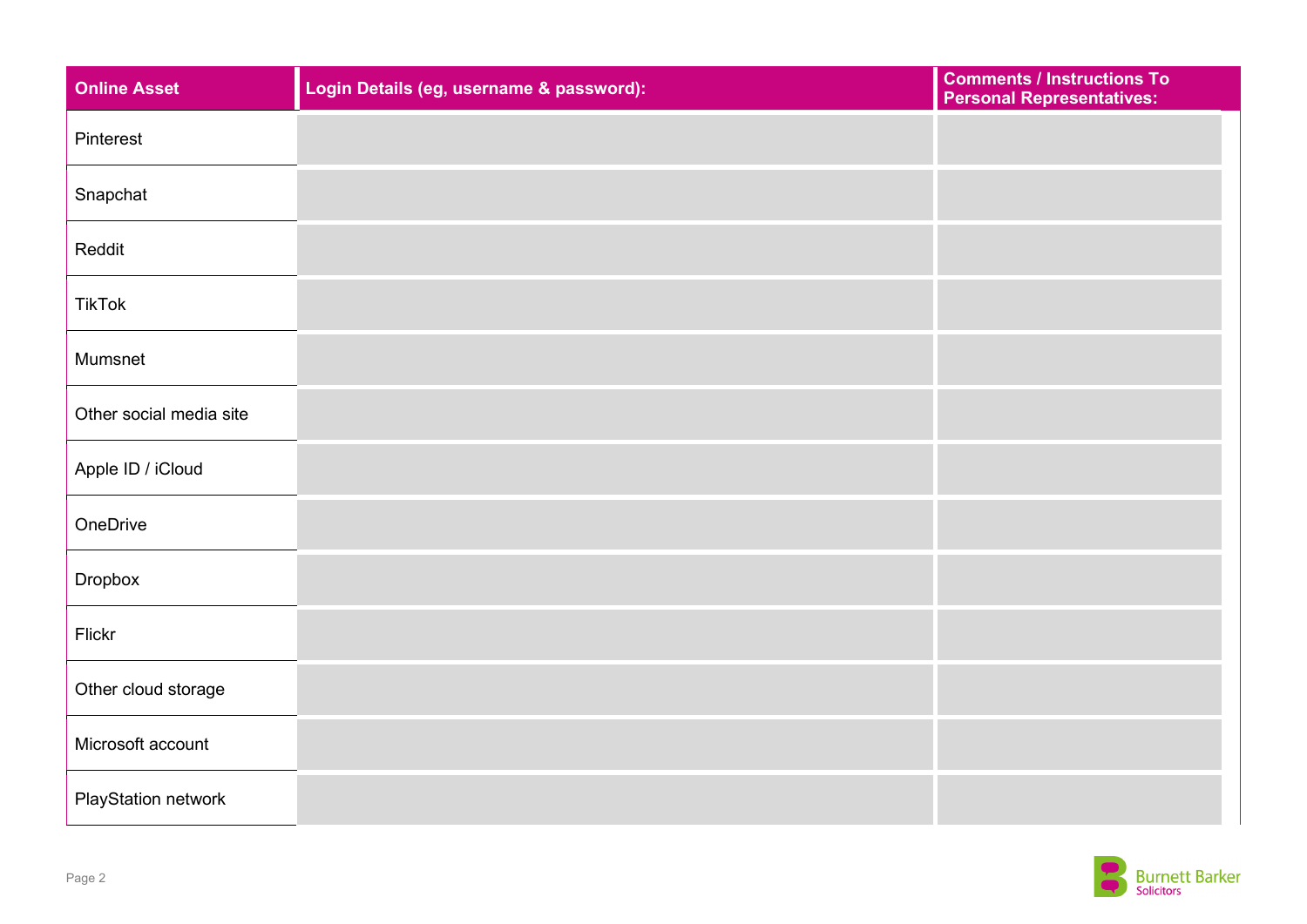| <b>Online Asset</b>        | Login Details (eg, username & password): | <b>Comments / Instructions To</b><br><b>Personal Representatives:</b> |
|----------------------------|------------------------------------------|-----------------------------------------------------------------------|
| Steam                      |                                          |                                                                       |
| YouTube                    |                                          |                                                                       |
| Netflix                    |                                          |                                                                       |
| Sky                        |                                          |                                                                       |
| Hulu                       |                                          |                                                                       |
| Now TV                     |                                          |                                                                       |
| Disney+                    |                                          |                                                                       |
| Rakuten TV                 |                                          |                                                                       |
| Spotify                    |                                          |                                                                       |
| Last.fm                    |                                          |                                                                       |
| Audible                    |                                          |                                                                       |
| Other streaming service(s) |                                          |                                                                       |
| Amazon                     |                                          |                                                                       |

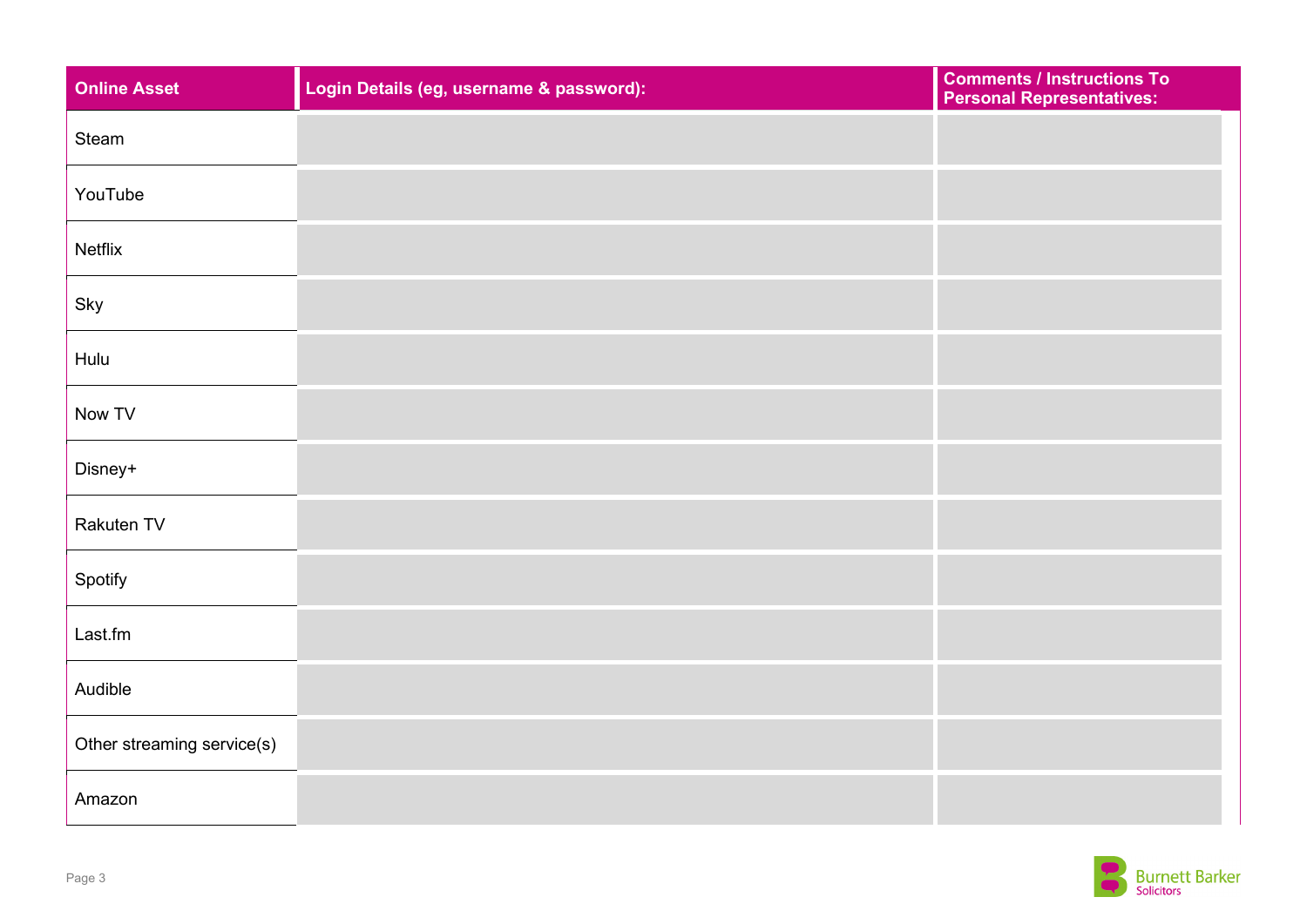| <b>Online Asset</b>      | Login Details (eg, username & password): | <b>Comments / Instructions To</b><br><b>Personal Representatives:</b> |
|--------------------------|------------------------------------------|-----------------------------------------------------------------------|
| eBay                     |                                          |                                                                       |
| Gumtree                  |                                          |                                                                       |
| Etsy                     |                                          |                                                                       |
| Avios (airmiles)         |                                          |                                                                       |
| Nectar                   |                                          |                                                                       |
| Wordpress.com            |                                          |                                                                       |
| Website management       |                                          |                                                                       |
| Online gambling accounts |                                          |                                                                       |
|                          |                                          |                                                                       |
|                          |                                          |                                                                       |
|                          |                                          |                                                                       |
|                          |                                          |                                                                       |
|                          |                                          |                                                                       |

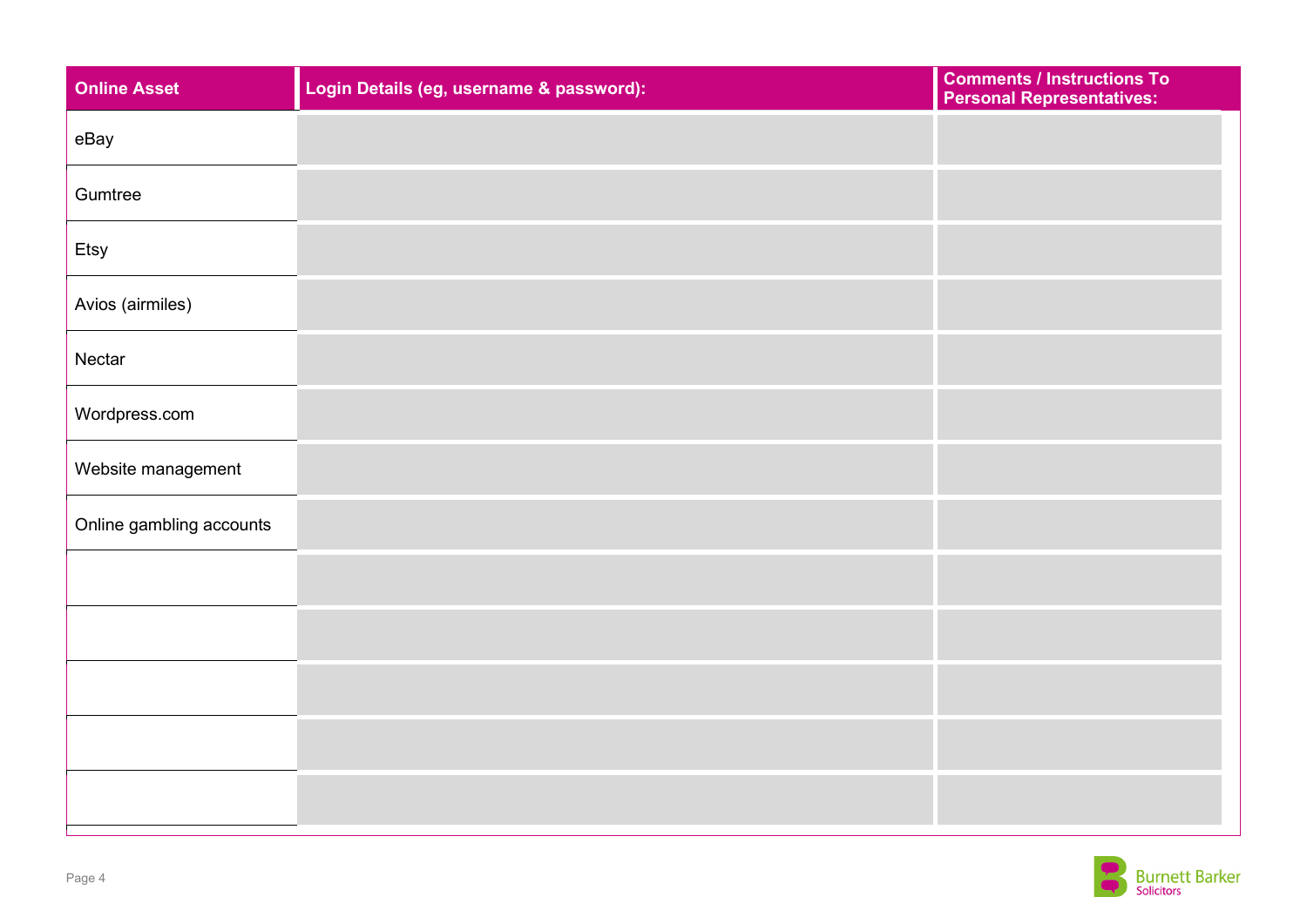| Financial                                                  | <b>Username or Account Number</b><br>(DON'T write down your password for online banking here) | <b>Comments / Instructions To</b><br><b>Personal Representatives:</b> |
|------------------------------------------------------------|-----------------------------------------------------------------------------------------------|-----------------------------------------------------------------------|
| PayPal                                                     |                                                                                               |                                                                       |
| Other online-only accounts                                 |                                                                                               |                                                                       |
| Online only credit or store<br>cards                       |                                                                                               |                                                                       |
| Online cashback accounts                                   |                                                                                               |                                                                       |
| Cryptocurrency<br>(including here to find<br>private keys) |                                                                                               |                                                                       |